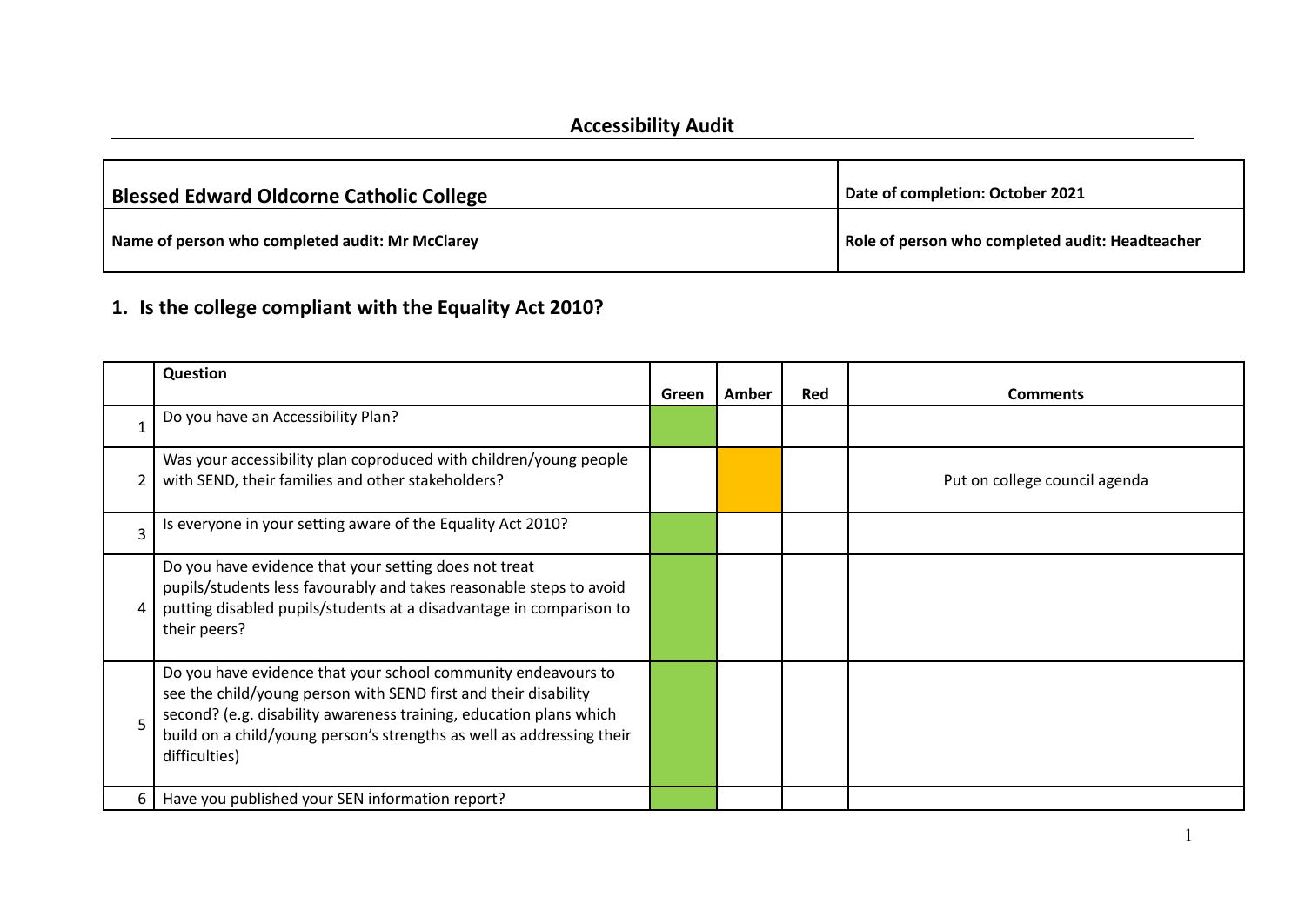|    | Is your SEN information report linked to the Local Offer?                                                                                         |  |  |
|----|---------------------------------------------------------------------------------------------------------------------------------------------------|--|--|
| 8  | Do all staff understanding the needs of the pupils/students and<br>support them accordingly?                                                      |  |  |
| 9  | Do you have inclusive, whole school policies, processes and<br>practices?                                                                         |  |  |
| 10 | Do you proactively include pupils/students with SEND, and their<br>families, in all enrichment activities?                                        |  |  |
| 11 | Do you celebrate the strengths of pupils/students with SEND and<br>focus on building on what they can do rather than what they find<br>difficult. |  |  |
| 12 | Are pupils/students involved in the recruitment of teaching assistants<br>and other school staff?                                                 |  |  |

## **2. Is the college physically accessible?**

| <b>Question</b>                                                                                                                        | Green | Amber | Red | Comments |
|----------------------------------------------------------------------------------------------------------------------------------------|-------|-------|-----|----------|
| Are your buildings adapted to ensure that the majority of areas are<br>physically accessible for people with disabilities?             |       |       |     |          |
| If adaptations are not possible have you found creative solutions<br>to ensure inclusion e.g. moving classes to accessible classrooms? |       |       |     |          |
| Are pathways around the setting and parking arrangements safe,<br>easily accessible and well signed?                                   |       |       |     |          |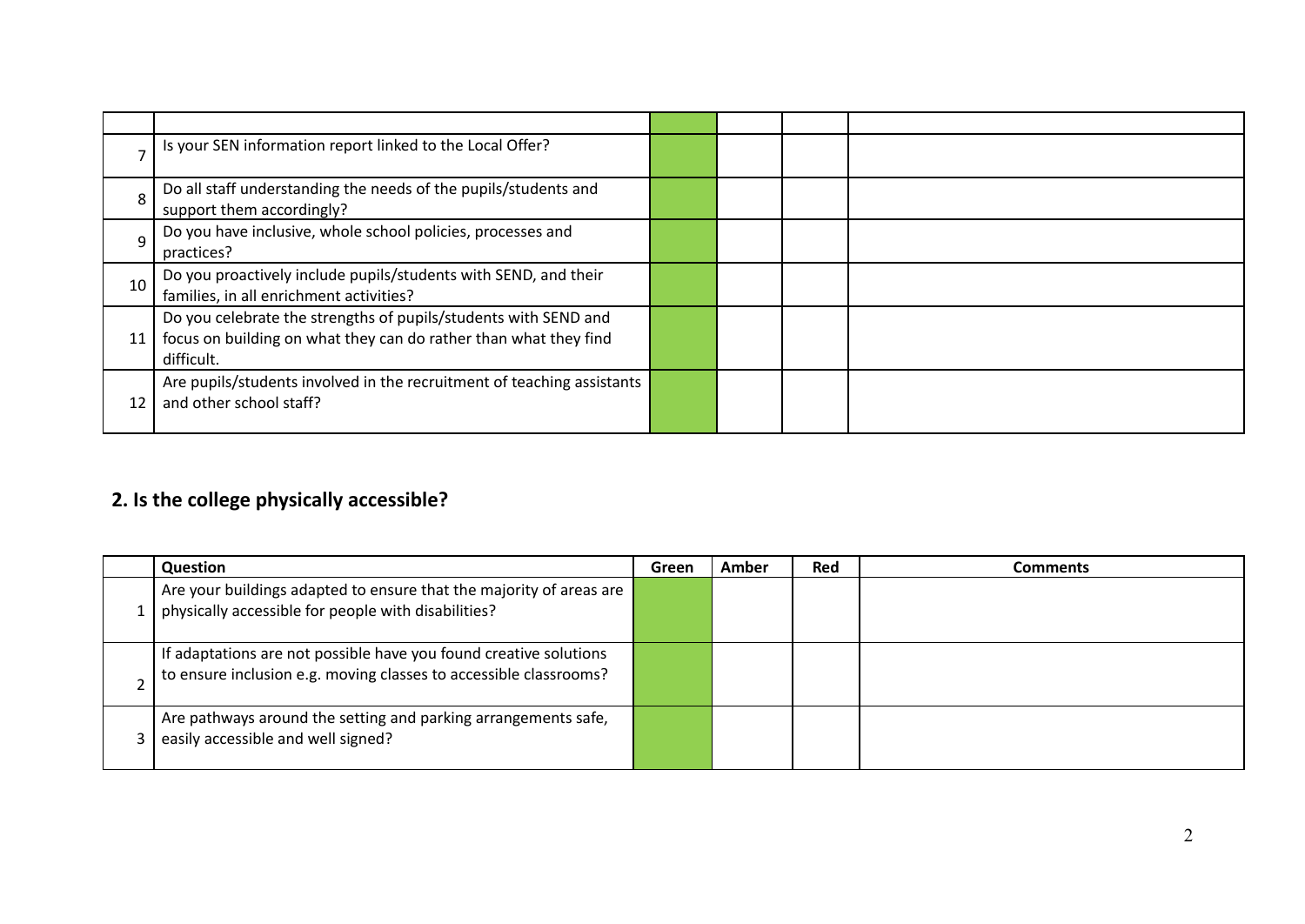| Δ              | Are emergency and evacuation systems accessible to all e.g. do<br>alarms have both visual and auditory components?                                                                              |  | Investigate visual systems                                                                                             |
|----------------|-------------------------------------------------------------------------------------------------------------------------------------------------------------------------------------------------|--|------------------------------------------------------------------------------------------------------------------------|
| 5              | Are accessible toilets and changing facilities located appropriately<br>and not used for other purposes e.g. storage?                                                                           |  |                                                                                                                        |
| 6              | Are calm low sensory areas available in the setting?                                                                                                                                            |  |                                                                                                                        |
| $\overline{7}$ | Are your rooms (including classrooms) optimally organised for<br>pupils/students with a physical disability?                                                                                    |  | A lot of work has gone into making classrooms<br>clutter free                                                          |
| 8              | Are classroom interiors adapted to ensure access to all areas for<br>pupils/students with sensory needs e.g. using drapes to reduce<br>noise levels and removing clutter to ensure safe access? |  | Needs further investigation, staff however are aware<br>of how to make adjustments for students with<br>sensory needs. |
| $\mathbf{q}$   | Is furniture and equipment selected, adjusted and located<br>appropriately?                                                                                                                     |  |                                                                                                                        |
| 10             | Are all signs and symbols in Braille for pupils with visual<br>impairments and in picture form for those with communication<br>and learning difficulties.                                       |  | Warrants further advice from the VI team                                                                               |
| 11             | Are highly visible markings used to ensure the safety of<br>pupils/students with a visual impairment?                                                                                           |  |                                                                                                                        |
| 12             | Do you consult with pupils/students with SEND regarding the<br>accessibility of classrooms, toilets and changing facilities etc?                                                                |  |                                                                                                                        |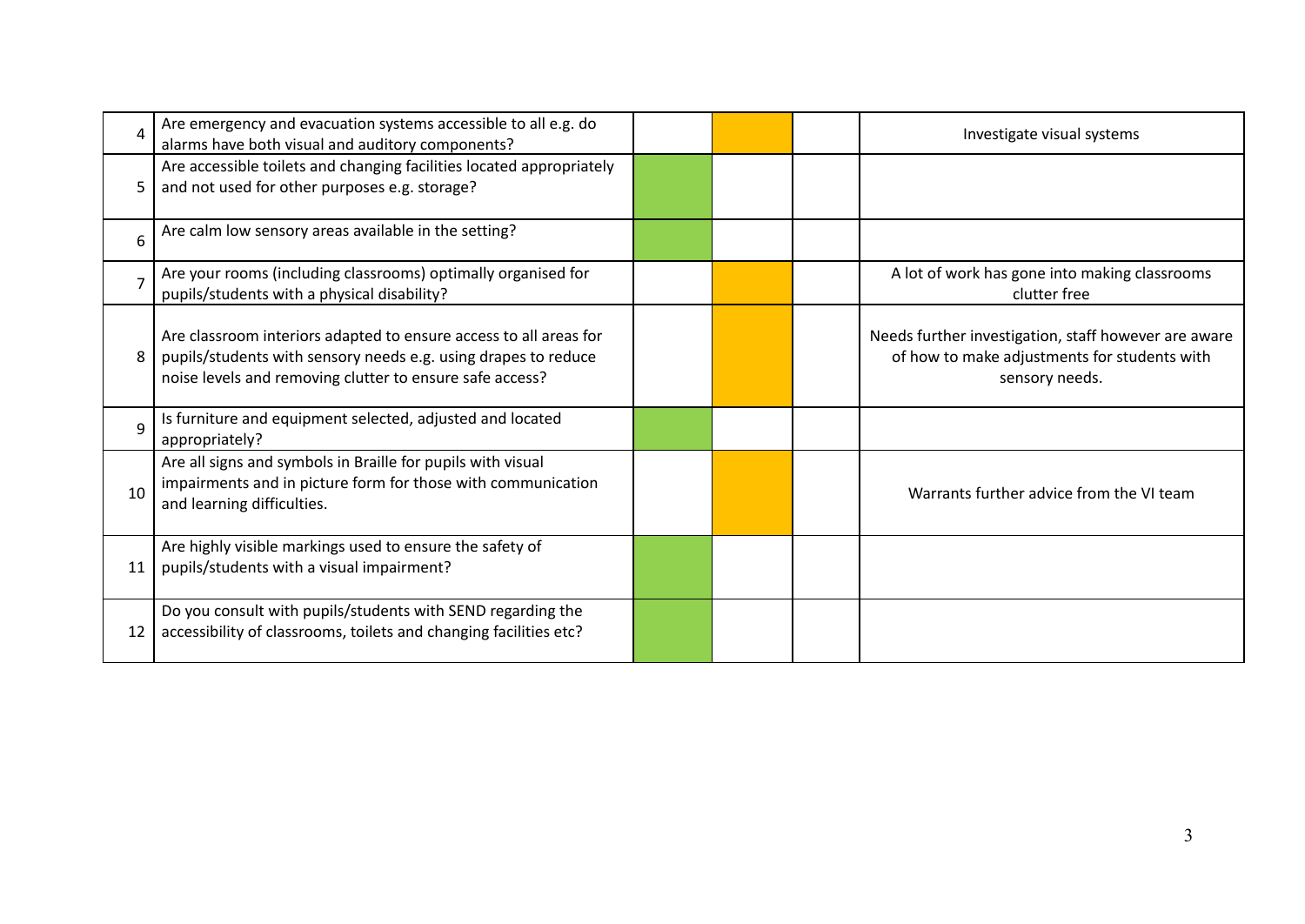## **3. Is the college inclusive?**

|                | Question                                                                                                                                                                | Green | Amber | <b>Red</b> | <b>Comments</b>                                                               |
|----------------|-------------------------------------------------------------------------------------------------------------------------------------------------------------------------|-------|-------|------------|-------------------------------------------------------------------------------|
| $\mathbf 1$    | Is accessible signage used, throughout the setting's environment, at<br>all activities and events?                                                                      |       |       |            | Carry out a site walk to discuss and highlight<br>particular areas of concern |
| $\overline{2}$ | Are pupils/students with SEND included in pupil/student forums e.g.<br>school councils                                                                                  |       |       |            |                                                                               |
| $\overline{3}$ | Is personalised and creative support arranged so that pupils/students<br>can access all activities including trips /visits and afterschool and<br>breaktime activities? |       |       |            |                                                                               |
| 4              | Do you ensure that financial difficulties do not prevent<br>pupils/students with SEND being included in activities and events                                           |       |       |            |                                                                               |
| 5              | Do you ensure that transition from setting to setting is carefully<br>planned and personalised for pupils/students with SEND?                                           |       |       |            |                                                                               |
| 6              | Do you find creative and flexible solutions to ensure that<br>pupils/students with SEND can move easily between classrooms?                                             |       |       |            |                                                                               |
|                | Do you use targeted, small group and/or individual activities to<br>improve self-esteem, confidence and social skills?                                                  |       |       |            |                                                                               |
| 8              | Do you work closely with families (and the Education Welfare Service<br>if appropriate) to improve attendance?                                                          |       |       |            |                                                                               |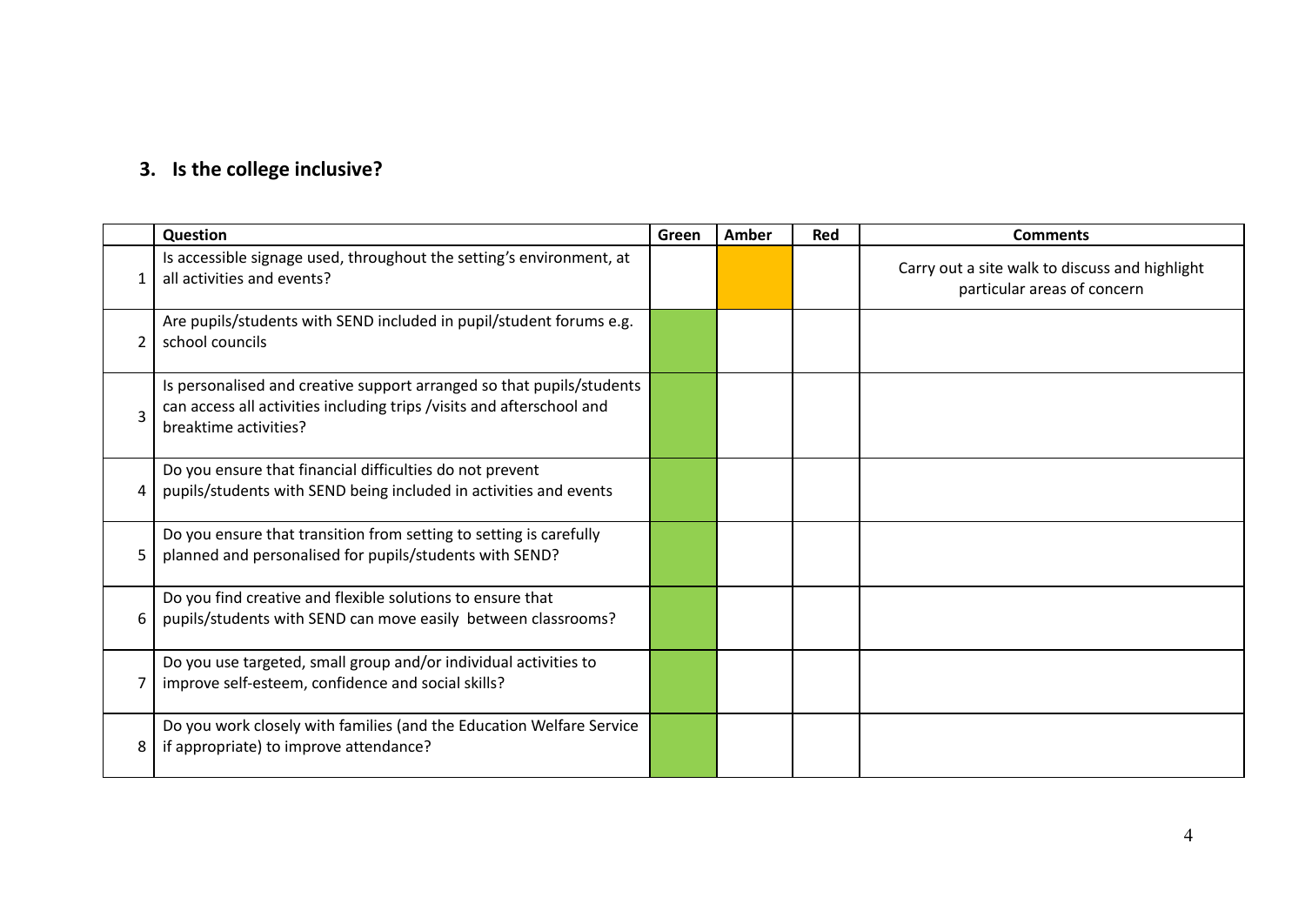|    | Do you take proactive measures to overcome bullying by<br>implementing anti-bullying policies and approaches                                                                     |  |  |
|----|----------------------------------------------------------------------------------------------------------------------------------------------------------------------------------|--|--|
| 10 | Are pupils/students with SEND and their families given explicit<br>information about trips and activities well in advance so that<br>preparations can be made by their families? |  |  |

#### **4. Is the curriculum accessible?**

|                | Question                                                                                                                | Green | Amber | Red | <b>Comments</b> |
|----------------|-------------------------------------------------------------------------------------------------------------------------|-------|-------|-----|-----------------|
|                | Do staff have high aspirations and expectations of pupils/students<br>with SEND?                                        |       |       |     |                 |
| $\overline{2}$ | Do staff have regular and updated training re additional needs and<br>how the needs can be met?                         |       |       |     |                 |
| 3              | Are children with disabilities encouraged to take part in<br>Music, drama and physical activities?                      |       |       |     |                 |
| 4              | Do class teachers/PE staff know how to include pupils/students with<br>disabilities in PE?                              |       |       |     |                 |
| 5              | Are pupils/students and their families fully involved in the review of<br>individual plans regarding curriculum access? |       |       |     |                 |
| 6              | Do you use a graduated approach when meeting the needs of<br>pupils/students with SEND?                                 |       |       |     |                 |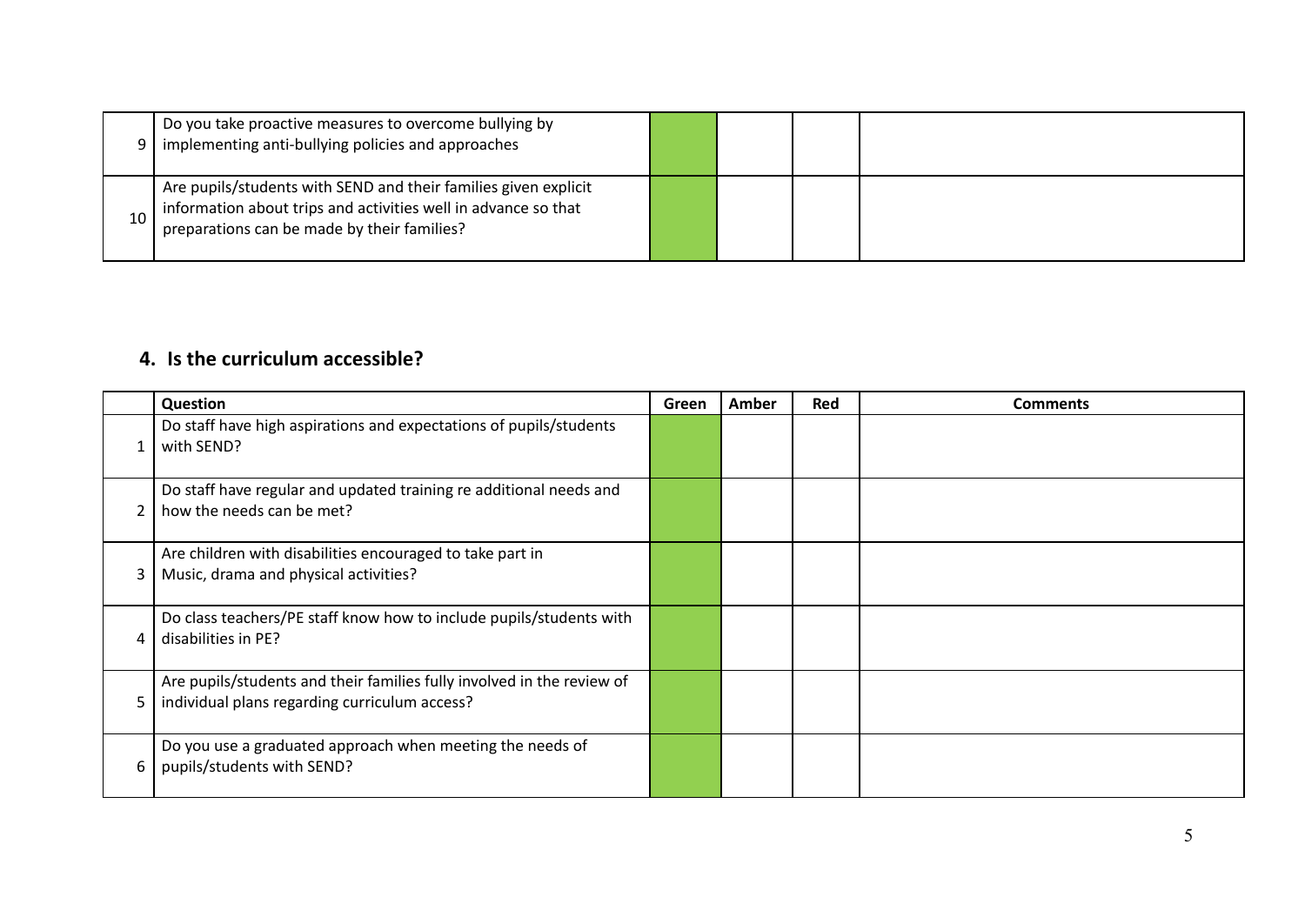| 7  | Do you use the 'assess, plan, do review' cycle to inform the<br>graduated approach?                                                                                                                  |  |                                                                                                                                                                  |
|----|------------------------------------------------------------------------------------------------------------------------------------------------------------------------------------------------------|--|------------------------------------------------------------------------------------------------------------------------------------------------------------------|
| 8  | Is the attainment gap between pupils/students with SEND and those<br>without SEND being reduced over time (whilst ensuring the high<br>achievement of the most able)?                                |  | Low numbers of SEND students in previous year 11<br>cohorts makes it difficult to do meaningful<br>comparisons. SEND students progress is carefully<br>monitored |
| 9  | Is the progress made by your pupils/students at 'SEN support' and<br>with an EHC plan is as good as that made by pupils/students with<br>SEN nationally?                                             |  |                                                                                                                                                                  |
| 10 | Do you ensure that homework is accessible to all e.g. by setting<br>homework early in lessons, putting it online (and giving it to families<br>in hard copy who do not have access to the internet)? |  |                                                                                                                                                                  |
| 11 | Are cover staff, including supply teachers, clear about the additional<br>needs of pupils/students and how to meet these needs?                                                                      |  | Need to consider appropriate ways to do this while<br>being aware of GDPR                                                                                        |
| 12 | Are staff given time to plan for pupils/students who need a highly<br>differentiated/individualised curriculum?                                                                                      |  |                                                                                                                                                                  |
| 13 | Do pupils/students with SEND have access to appropriate<br>information technology?                                                                                                                   |  |                                                                                                                                                                  |
| 14 | Do all additional adults, including teaching assistant, build positive<br>relationships, support flexibly and facilitating independent learning?                                                     |  |                                                                                                                                                                  |
| 15 | Are auxiliary aids used to ensure that pupils/students with SEND are<br>included in the curriculum?                                                                                                  |  |                                                                                                                                                                  |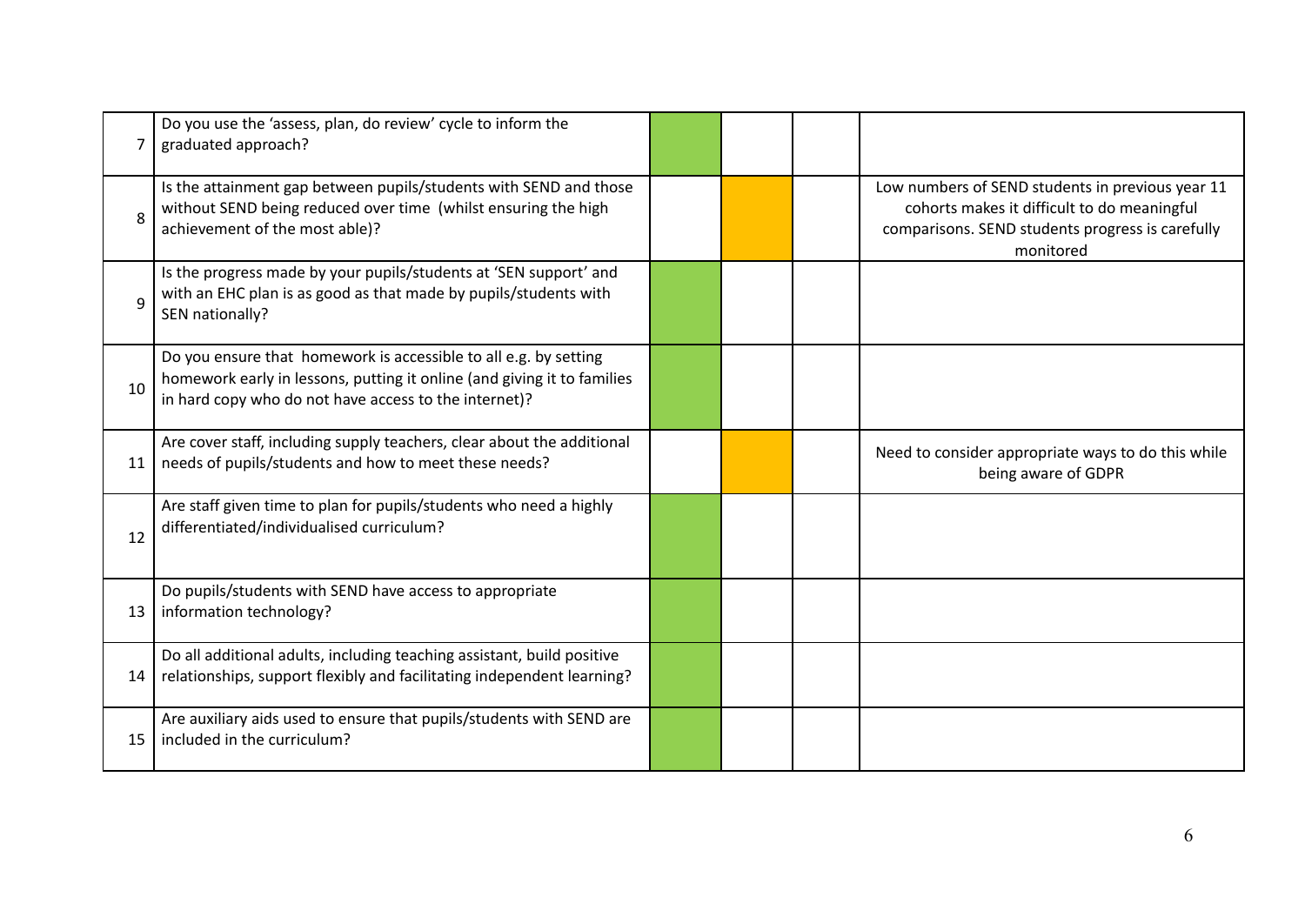# **5. How accessible is information, advice and guidance?**

|   | Question                                                                                                                                | Green | Amber | Red | <b>Comments</b>                                                             |
|---|-----------------------------------------------------------------------------------------------------------------------------------------|-------|-------|-----|-----------------------------------------------------------------------------|
| 1 | Are your SEN Information Report and Accessibility Plan online and<br>in hard copy (for those families who do not have internet access)? |       |       |     |                                                                             |
| 2 | Do you promote the 'SEND Information, Advice and Support<br>Service' (SENDIASS)                                                         |       |       |     |                                                                             |
| 3 | Do you work with parent/carers and young people to ensure that<br>your website is presented in a family friendly way?                   |       |       |     | Add to agenda of parent forum                                               |
| 4 | Do you hold review meetings etc at times when parents are able to<br>attend?                                                            |       |       |     |                                                                             |
| 5 | Have you developed communication channels and review processes<br>that enable two-way information sharing with families?                |       |       |     |                                                                             |
| 6 | Is information available in a variety of languages?                                                                                     |       |       |     | Priority action                                                             |
|   | Is information available in a variety of formats including<br>'easy read'<br>large print<br>symbols<br>audio?                           |       |       |     | Consider how the website can be improved to<br>enable further accessibility |